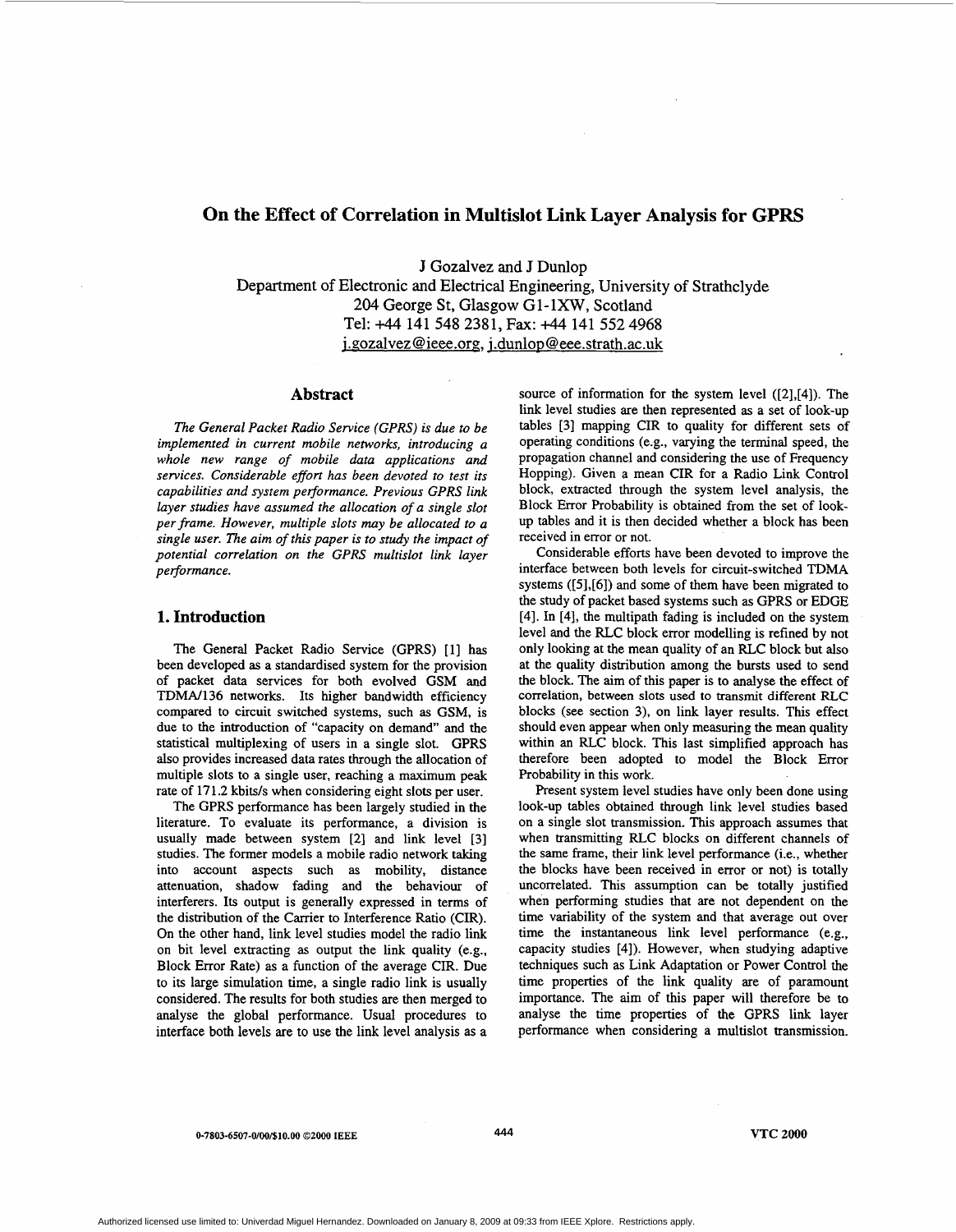<span id="page-1-0"></span>This study will take into account the effect of fast fading and correlation between slots.

This paper is organized **as** follows. In section 2, some background on the GPRS radio interface is provided. The inter-slot and inter-frame correlation, and the approach used to analyse their effect are defined in section **3.** The simulation methodology used in this paper is detailed in section 4. The effect of correlation on the multislot link layer performance is then shown in section 5. Finally, conclusions are drawn.

# **2. GPRS radio interface**

Prior to transmission, data packets, received from network layers, are first split into Logical Link Control (LLC) frames. The LLC frames are then segmented into Radio Link Control (RLC) blocks. The resulting RLC data blocks are then coded and block-interleaved over four normal bursts in consecutive TDMA frames. The RLC block's data field length will depend on the channel coding schemes used. Four channel coding schemes, CSl to CS4, are specified for the GPRS packet data traffic channels [7]. Each scheme has been designed to provide different resilience to propagation errors under unfavourable radio conditions, offering a trade-off between throughput and coding protection. CS1 corresponds to the more robust scheme while CS4 does not use any error correction. CS1 to **CS3** are based on a half rate convolutional encoder. However, they differ on the puncturing schemes applied to the output of this encoder. Block Check Sequences are used in all the schemes to facilitate the error detection at the receiver. **A**  common characteristic of the coding schemes is the presence of the Uplink State Flag (USF) in the RLC blocks header. The USF is transmitted in the downlink to indicate which Mobile Station (MS) should transmit in the next uplink slot. The characteristics of the different coding schemes are summarised in table 1.

An efficient utilization of the spectrum is obtained using a multislot channel reservation scheme. Depending on the multislot capabilities of a Mobile Station, the number of available channels and the system load, RLC blocks belonging to one LLC frame can be sent on different physical channels simultaneously and in parallel. Using this reservation scheme, transfer delays can be reduced and the assigned bandwidth can be varied dynamically.

The GPRS standard [8] does not impose the continuity of the allocation of slots from the same frame for a given MS class (even though there are some restrictions according to the multislot capability of the MS). Therefore, the effect of this non-contiguous allocation might influence the already mentioned correlation effect.

|                     | ×            |                             |                                                            |                                 |      |                      |                           |                   |
|---------------------|--------------|-----------------------------|------------------------------------------------------------|---------------------------------|------|----------------------|---------------------------|-------------------|
| Scheme <sup> </sup> | Code<br>rate | Pre-<br>coded<br><b>USF</b> | Radio<br>Block<br>exci.<br><b>USF</b><br>and<br><b>BCS</b> | <b>BCS</b><br>(parity)<br>bits) | Tail | <b>Coded</b><br>bits | Pun<br>ctur<br>ed<br>bits | Data rate<br>kb/s |
| $CS-1$              | 1/2          | з                           | 181                                                        | 40                              | 4    | 456                  | 0                         | 9.05              |
| $CS-2$              | $\simeq$ 2/3 | 6                           | 268                                                        | 16                              | 4    | 588                  | 132                       | 13.4              |
| $CS-3$              | $=3/4$       | 6                           | 312                                                        | 16                              | 4    | 676                  | 220                       | 15.6              |
| $CS-4$              | 1            | 12                          | 428                                                        | 16                              | 0    | 456                  | 0                         | 21.4              |

#### **Table 1 GPRS channel coding parameters**

#### **3. Inter-slot and inter-frame correlation**

Previous studies on the GPRS link layer have assumed the allocation of a single slot per frame. However, multiple slots may be allocated and the correlation between contiguous slots may be significant depending on the operating conditions. According to the coherence time, the time to reach a 50% correlation level for fast fading is in the order of 10 GPRS frames at *5* km/h, one frame at 50 km/h, and one slot and a half at 250 km/h, for a mobile system operating at 900 MHz [9]. Therefore, there is a potential correlation between slots transmitting different RLC blocks.

Figure 1 illustrates a multislot user transmitting two RLC blocks in different physical channels of the same frame.



#### **Figure 1 RLC Blocks transmission**

Each RLC block is interleaved over four **normal bursts**  in consecutive frames. There is a potential correlation between the RLC block transmitted in slot 0 and the RLC block transmitted in slot *6,* according to the coherence time, **as** already mentioned. This correlation is due to the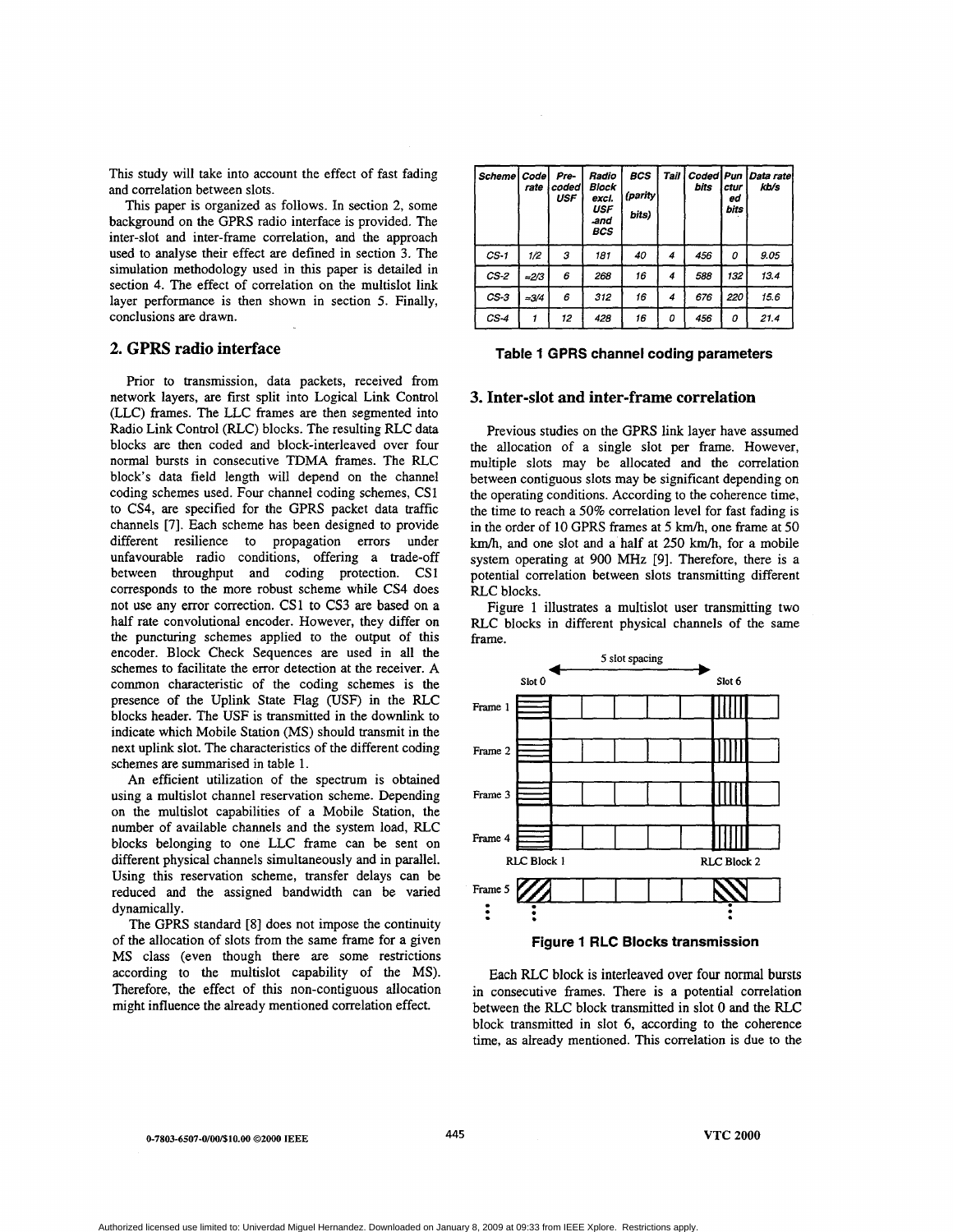correlation between slots of the same frame (e.g., between slots 0 and *6* of frame 1) and between slots of different frames (e.g., slot *6* of frame 1 and slot 0 of frame 2). The correlation between slots of the same frame will be termed inter-slot correlation and the correlation between slots of different frames will be termed inter-frame correlation. Both correlations might then influence the post-decoding state (that is, whether a block has been received in error or not) in which the RLC blocks are received. This potential influence is. the subject of the study presented in this paper. The spacing between the slots of the same frame used to transmit the different RLC blocks might influence the correlation and its effect will be studied. A spacing of zero slots corresponds to the case in which two RLC blocks are transmitted in contiguous slots of four consecutive frames. [Figure 1](#page-1-0) corresponds to the case of a five slot spacing between the two physical channels used to transmit the RLC blocks. The maximum spacing is six slots. This study has been confined to the case in which transmission of different RLC blocks, in different channels, **starts** at the same frame.

What is then important, is whether the traditional packet link quality measure, that is the mean BLER, may be used to study the effect of correlation. According to the GSM standards [10], the radio channel satisfies the criterion for wide sense stationarity for distances of about 10 metres, which is then the case during an entire GPRS frame for speeds of **5, 50** and **250km/h.** The first order averages (such **as** mean and variance) should then be independent of time [11]. Also second order averages, such **as** cross-correlation, should not depend on time but on the time difference. The wide sense stationarity of the GPRS radio channel is illustrated in figure 2.



**Figure 2 Wide sense stationarity** 

Figure 2 represents the cross-correlation of the BLER between two physical channels. As it can be seen the separation between the channels selected, and therefore the time difference, has an effect on the cross-correlation but not the particular channels selected. Figure **2**  corresponds to a speed of **50** km/h, the same observations apply for the other speeds.

The mean BLER cannot therefore be used to study the correlation **as** it does not reflect the effect of fast fading and time properties of the GPRS link layer performance. This was also verified by simulation tests, which revealed that the mean BLER is very similar for each slot of a frame.

Then, it is necessary to define new parameters to illustrate the effect of correlation. This paper illustrates this effect by specifying the "Correlation probability",  $P_c$ . Let  $X<sup>i</sup>$  represent the post-decoding state in which a RLC block transmitted in the slot i of four consecutive frames is received. X' takes the value **1** if the block has been received in error and the value 0 if the block has been correctly decoded. We then define  $Pr[1,1]$ <sup>n</sup> as the conditional probability that two RLC blocks transmitted in different slots of the same frame are received with error, for a slot spacing n, given that the first block is received in error. Similarly, we can define  $Pr[0,0]^n$ ,  $Pr[1,0]^n$  and  $Pr[0,1]$ <sup>n</sup> as follows:

$$
Pr[0,0]^n = Pr[X^{i+n} = 0 | X^i = 0]
$$
  
\n
$$
Pr[1,1]^n = Pr[X^{i+n} = 1 | X^i = 1]
$$
  
\n
$$
Pr[1,0]^n = Pr[X^{i+n} = 0 | X^i = 1]
$$
  
\n
$$
Pr[0,1]^n = Pr[X^{i+n} = 1 | X^i = 0]
$$

The Correlation probability P, is then defined **as** the probability that a **RLC** block transmitted in slot *Y* **will** be received, after channel decoding, with the same state **as** a RLC block transmitted in slot **X.** Both RLC blocks are transmitted in the same four frames. Considering the example illustrated in figure 1,  $P_c$  will represent the probability that RLC block **2,** transmitted using slot **5,** will be received with error/no error if RLC block 1 is received with error/no error. P<sub>c</sub> can then be expressed as follows:

$$
P_c^{n} = \Pr[0,0]^n + \Pr[1,1]^n
$$
  

$$
1 - P_c^{n} = \Pr[0,1]^n + \Pr[1,0]^n
$$

with  $i \in [0,6]$  and  $i+n < 7$ .

### **4. Simulation method**

An enhanced software version of the demonstrator reported in [12] has been used in order to study the performance of the GPRS Link Layer. This simulator models the transmission chain through the use of a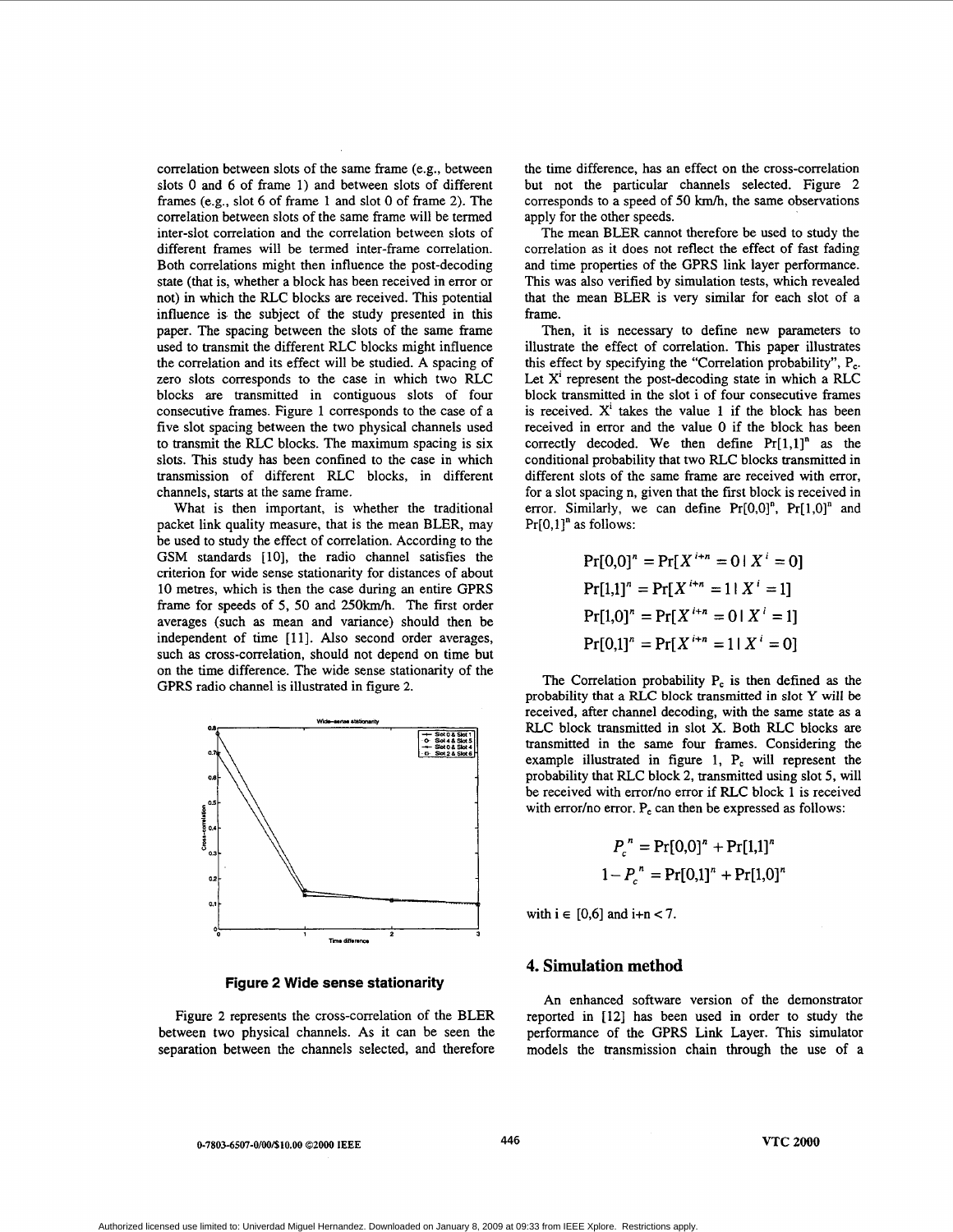database of error patterns produced with the bit level simulation package COSSAP. Figure **3** illustrates the GPRS transmission chain. CO-channel interference has been modelled as a single continuous strong interferer, following the characteristics of the testbed used by ETSI [10]. The thermal noise at the receiver has also been included.

In [3], the performance was studied for a single slot environment being then able to reuse the errors database **used** in [12]. For a multislot link layer analysis, a new database has been produced following the ideas developed in **[13].** In this case, the interferer is also modelled as a multislot source.



**Figure 3 Transmission chain** 

The GPRS channel coding/decoding functions use the error database **as** illustrated in figure **4.** When simulating the physical layer, the channel coding output is first interleaved and then the radio propagation effects are added. The output of this sum is then de-interleaved before being passed to the channel decoding process. However, de-interleaving the error patterns and adding them to the channel coding output is equivalent. This last solution has been adopted for this simulator for the sake of simplicity.



**Figure 4 GPRS simulator** 

The derivation of an error database significantly reduces the simulation time [3] whilst maintaining accuracy of radio link quality representation [13]. In fact, the error database is independent of the data bits transmitted making it possible to be reused whenever the radio path effects have to be taken into account.

# **5. Effect of correlation**

In this section, the effect of correlation on the probability Pc will be analysed and quantified. Its impact for different operating conditions (i.e,, different terminal speeds, coding schemes and CIRs) will be presented.

#### **5.1 Assumptions**

The simulations have been conducted for a typical urban channel model [10] at speeds of 5km/h and 50 km/h, and for a rural area channel model [IO] at 250 km/h. The capacity limiting factor for a cellular system is the cochannel interference. Therefore only simulations for an interference-limited case are considered in this paper. For the purpose of this work, the carrier frequency was set to 900 MHz. The following results assume the same mean CIR during the four consecutive **TDMA** frames used to transmit RLC blocks, as the effect of fast fading is analysed. **A** constant CIR might be targeted for the application of adaptive techniques. Such techniques require an interference environment as stable **as** possible since large and fast variations in CIR might lead to unreliable channel estimates producing a poor performance. In order to avoid an interference scenario with fast and large variations in CIR, resource allocation schemes have been investigated to shape the interference ([14], [15]). The application of Power Control also contributes to produce a stable interference environment.

# *5.2* **Results**

In figure 5, the effect of the terminal speed on the probability Pc is shown for a varying spacing between the slots selected to transmit different **RLC** blocks. This figure corresponds to a CIR of 4dB and the CS2 coding scheme. First of all, it is important to notice that the probability is quite different for the three terminal speeds considered suggesting that P, has to be taken into account to decide the post-decoding state (block error or not) in which RLC blocks, transmitted on different physical channels, are received. Pc also depends on the spacing between the slots selected. The effect of this spacing varies with the speed. For a speed of 5 km/h, the probability  $P_c$  is high and its decrease for an increasing spacing, between the slots selected to transmit different RLC blocks, is not very important. This suggests that the selection of slots to transmit the RLC blocks will not make a significant difference at low speeds. This is explained by the coherence time and the important correlation between RLC blocks, transmitted in different physical channels of the same four frames, at low speeds. For a speed of 50 km/h, a decrease of 8% on the probability Pc is observed when transmitting on channels spaced by six slots compared to when the RLC blocks are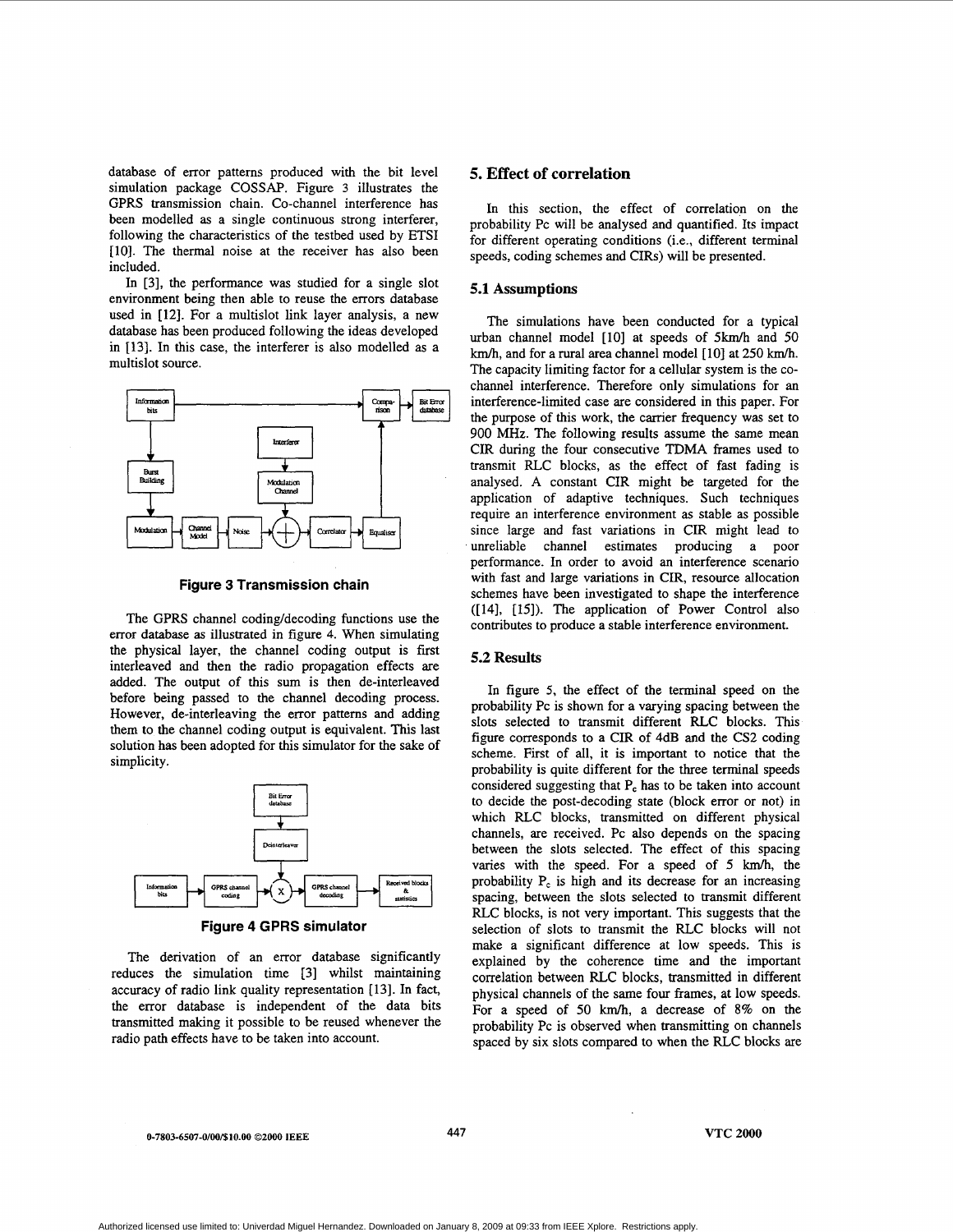transmitted on contiguous slots. This decrease suggests that the correlation between RLC blocks is less important at 50 km/h and the selection of the physical channel has an impact. **A** speed of 250 km/h represents a different scenario. The coherence time suggested a 50% correlation for only one slot and a half at this speed. From figure *5,* it can be observed that the probability initially decreases with the slot spacing but then begins to increase again (when a three slot spacing is reached), possibly due to the increasing impact of inter-frame correlation. The impact of inter-frame correlation becomes higher as the speed increases.



**Figure 5 Effect of speed for CIR=4dB and CS2** 



**Figure 6 Effect of speed for CIR=lOdB and cs2** 

The probability  $P_c$  is also highly influenced by the CIR. Figure *6* corresponds to a CIR of lOdB and also the CS2 coding scheme. It can be noticed that the effect of the spacing between slots selected *to* transmit different RLC blocks decreases even for high speeds. This is due to the reduction of the effect of multipath fading with higher CIRs. In this case, the high probabilities are produced by the limited number of transmission errors. For higher CIRs (e.g., 18 or 20dB), the probability  $P_c$  does not represent any more the effect of correlation.

Another parameter that influences the probability P, is the error correction capabilities for each coding scheme (CS). Figures **7,** 8, 9 and **10** show the evolution of P, for each CS for varying CIR conditions. Each curve represents a different spacing between the slots selected to transmit various RLC blocks. These figures correspond to a speed of 50 km/h. It is interesting to note that independently of the CS used, the probability P, first decreases when the CIR increases and then increases. The difference between each CS is the point at which the probability P<sub>c</sub> starts to increase. This effect is due to the error correction capabilities of each coding scheme. The probability  $P_c$  is increased when the RLC blocks sent in different slots have been both received either in error  $(Pr[1,1]^n)$  or with no error  $(Pr[0,0]^n)$ . P<sub>c</sub> decreases when the RLC blocks have been received with different states, that is when we have  $Pr[0,1]$ <sup>n</sup> or  $Pr[1,0]$ <sup>n</sup>. For very low CIRs (e.g.,  $CIR = OdB$ ), the probability is high due to the big quantity of errors and therefore the high value of  $Pr[1,1]$ <sup>n</sup>. When the CIR increases, the number of transmission errors decreases and so does  $Pr[1,1]$ <sup>n</sup>. Each CS copes differently with the errors. When the CS has a strong error correction capability, it will be able to correct more errors and therefore  $Pr[0,1]$ <sup>n</sup> and  $Pr[1,0]$ <sup>n</sup> will decrease to the detriment of  $Pr[0,0]^n$ . This explains why the probability P, starts increasing for **CSl** for smaller CIRs. When the CSs are less robust, less errors are corrected and the probabilities  $Pr[0,1]$ <sup>n</sup> and  $Pr[1,0]$ <sup>n</sup> are higher. Only when the CIR has increased to the point where each CS can handle properly the errors, P<sub>c</sub> starts to increase. The less robust the CS, the later will the probability P<sub>c</sub> start increasing as can be seen in figures 7, 8, 9 and **10.** The same observations can be done for the other terminal speeds although the probabilities are different as already illustrated in figures 5 and 6.



**Figure 7 Probability P, for 50 kmh and CSl** 

**0-7803-6507-0/00/%10.00 02000 IEEE 448 VTC 2000**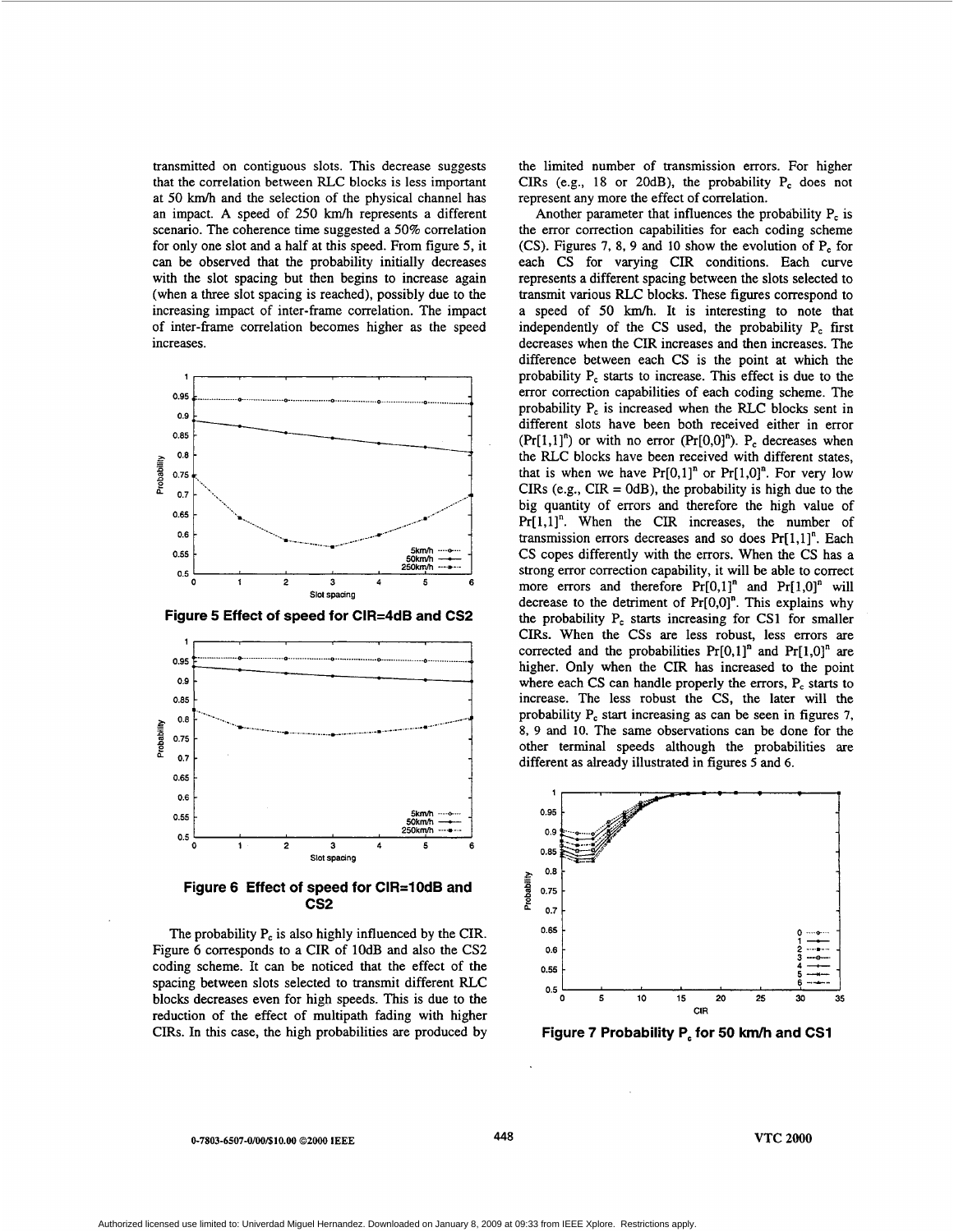



**Figure 9 Probability P, for** *50* **km/h and CS3** 



**Figure 10 Probability P, for 50 km/h and CS4** 

Another view of the effect of the error correction capability is shown in figure 11, which plots the probability P<sub>c</sub> for RLC blocks sent on channels spaced by four other slots. Each curve corresponds to a different

coding scheme. In this figure, it should be noticed that for low CIRs the less robust *CSs* have higher probabilities. This is again due to a more important  $Pr[1,1]$ <sup>n</sup>, due to the quality conditions and the fact that the less robust CSs cannot correct the errors. On the other hand, the more robust CSs can handle better transmission errors so  $Pr[1,1]$ <sup>n</sup> decreases but  $Pr[0,1]$ <sup>n</sup> and  $Pr[1,0]$ <sup>n</sup> increase explaining their lowest probability. When the CIR increases the situation is inverted and the more robust CSs provide higher probabilities. This is due to the link quality and their highest capacity to correct the decreasing number of errors occurring.



**Figure 11 Probability P, for 50 km/h, a spacing of 4 slots and different CSs** 

#### *6.* **Conclusions**

This paper has studied the effect of correlation on the GPRS multislot link layer performance. It has been shown that the impact of correlation depends on the operating conditions: terminal speed, robustness of the coding schemes and CIR.

The results presented in this paper suggest a greater accuracy is required in the modelling of the GPRS link level performance when considering a multislot transmission.

The spacing between slots, of a same frame, used to transmit different RLC blocks has proven to be a key parameter. Its influence is particularly important for high speeds. Therefore, the impact of correlation on resource allocation mechanisms in a multislot environment requires further investigation.

Further work would be to use the parameters here studied to model the time properties of the link level performance when considering a multislot transmission.